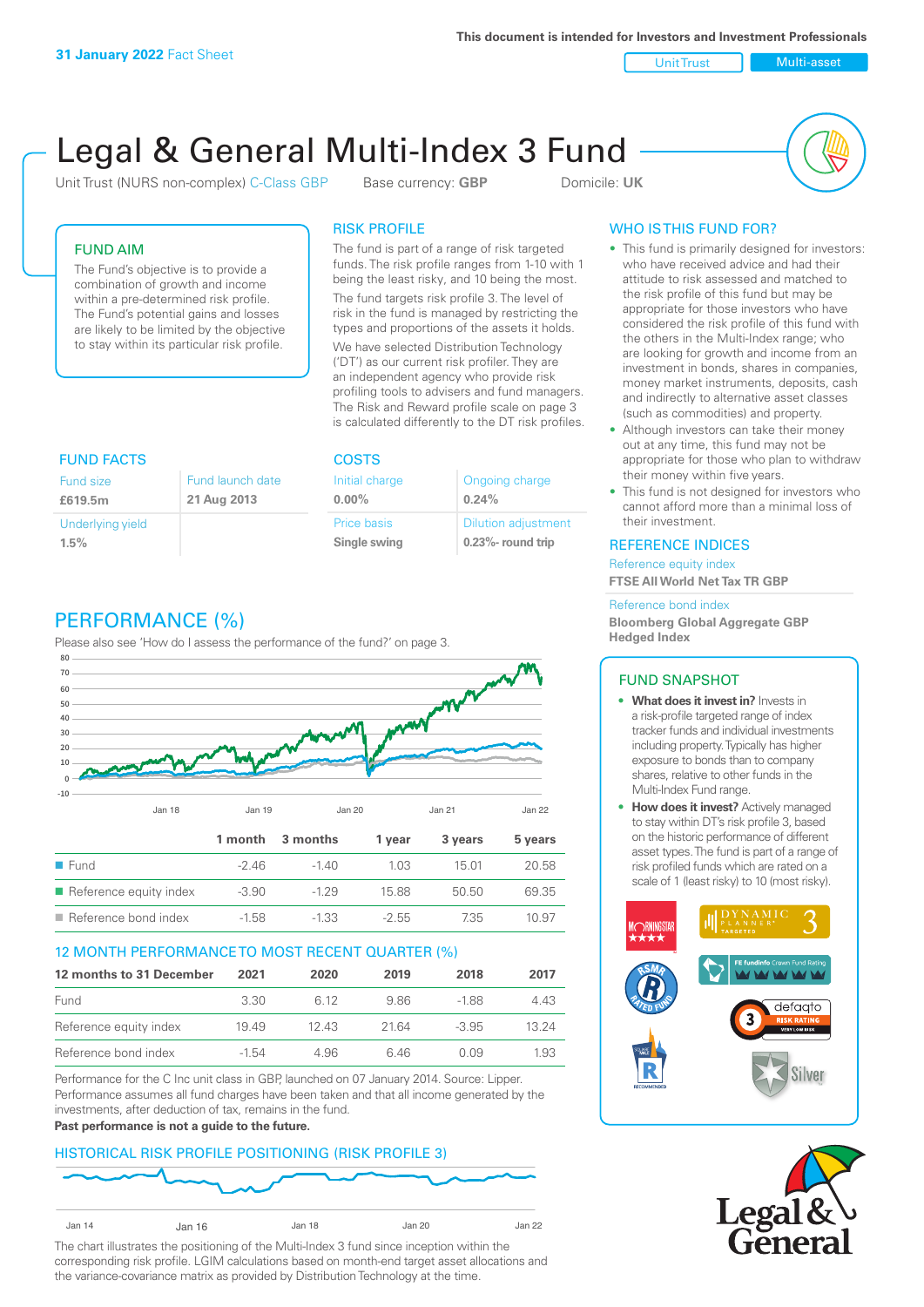## Legal & General Multi-Index 3 Fund

Unit Trust (NURS non-complex) C-Class GBP

### PORTFOLIO BREAKDOWN

All data source LGIM unless otherwise stated. Totals may not sum due to rounding.





### FUND MANAGERS

The fund managers have responsibility for managing the multi-index fund range. They are part of the Multi-Asset Funds (MAF) team in LGIM. This team focuses on designing and managing multi-asset funds that are tailored to match the specific objectives of various client types. The team sits within a wider Asset Allocation team which combines both depth of experience with a broad range of expertise from different fields, including fund management, investment consulting and risk management roles.

# TOP 10 HOLDINGS (%)

| Cash                                                   | 16.0 |
|--------------------------------------------------------|------|
| L&G All Stocks Gilt Index Trust                        | 13.5 |
| L&G Sterling Corporate Bond Index Fund                 | 8.5  |
| <b>LGIM Global Corporate Bond Fund</b>                 | 7.0  |
| L&G UK Index Trust                                     | 5.0  |
| L&G Japan Index Trust                                  | 3.5  |
| L&G US Index Trust                                     | 3.3  |
| L&G Global Infrastructure Index Fund                   | 2.8  |
| L&G Global Emerging Markets Index Fund                 | 2.5  |
| L&G Emerging Markets Government Bond (US\$) Index Fund |      |